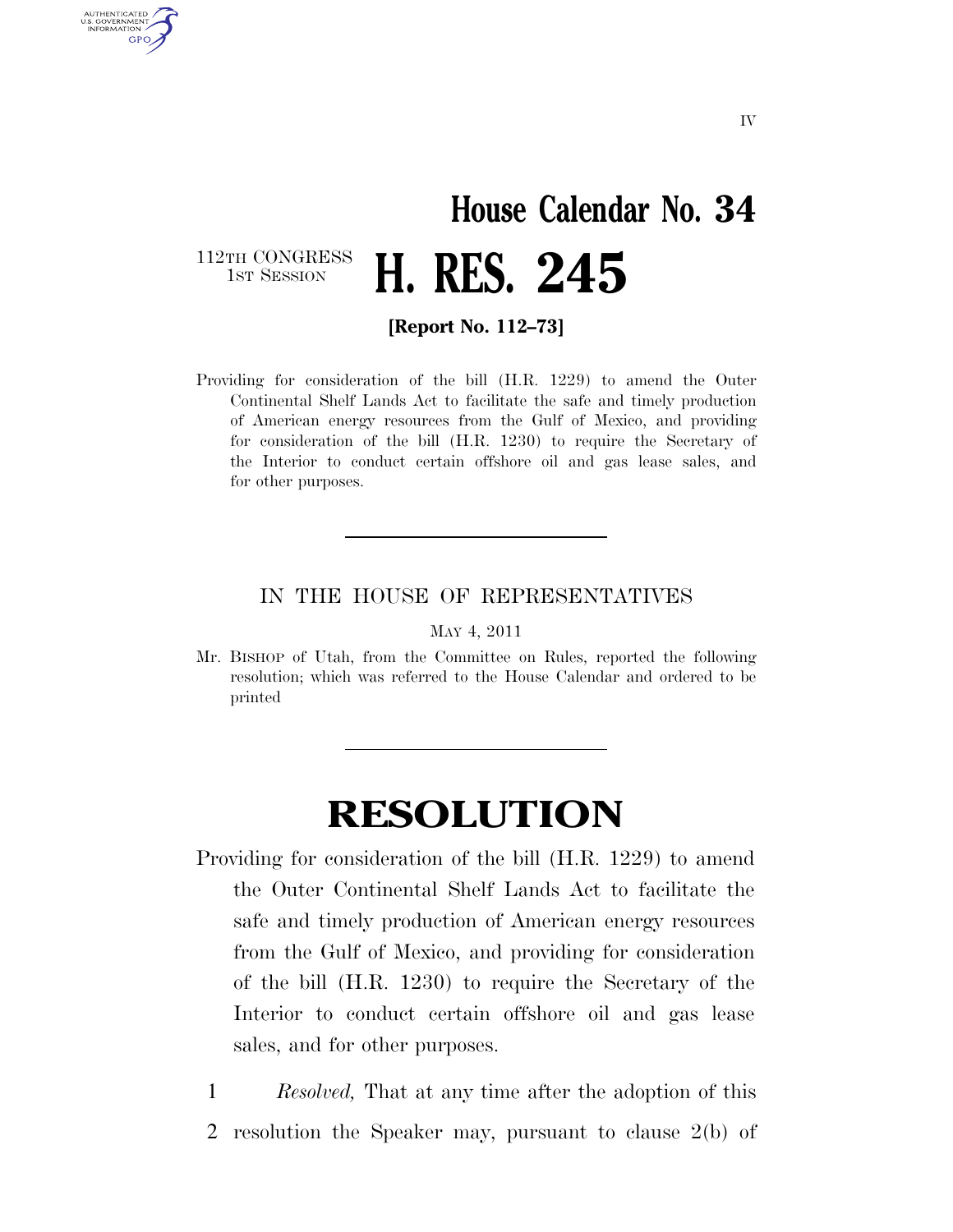rule XVIII, declare the House resolved into the Committee of the Whole House on the state of the Union for consider- ation of the bill (H.R. 1229) to amend the Outer Conti- nental Shelf Lands Act to facilitate the safe and timely production of American energy resources from the Gulf of Mexico. The first reading of the bill shall be dispensed with. All points of order against consideration of the bill are waived. General debate shall be confined to the bill and shall not exceed one hour equally divided and con- trolled by the chair and ranking minority member of the Committee on Natural Resources. After general debate the bill shall be considered for amendment under the five- minute rule. The amendment recommended by the Com- mittee on Natural Resources now printed in the bill shall be considered as adopted in the House and in the Com- mittee of the Whole. The bill, as amended, shall be consid- ered as the original bill for the purpose of further amend- ment under the five-minute rule and shall be considered as read. All points of order against provisions in the bill, as amended, are waived. No further amendment to the bill, as amended, shall be in order except those printed in part A of the report of the Committee on Rules accompanying this resolution. Each further amendment may be offered only in the order printed in the report, may be offered only by a Member designated in the report, shall be con-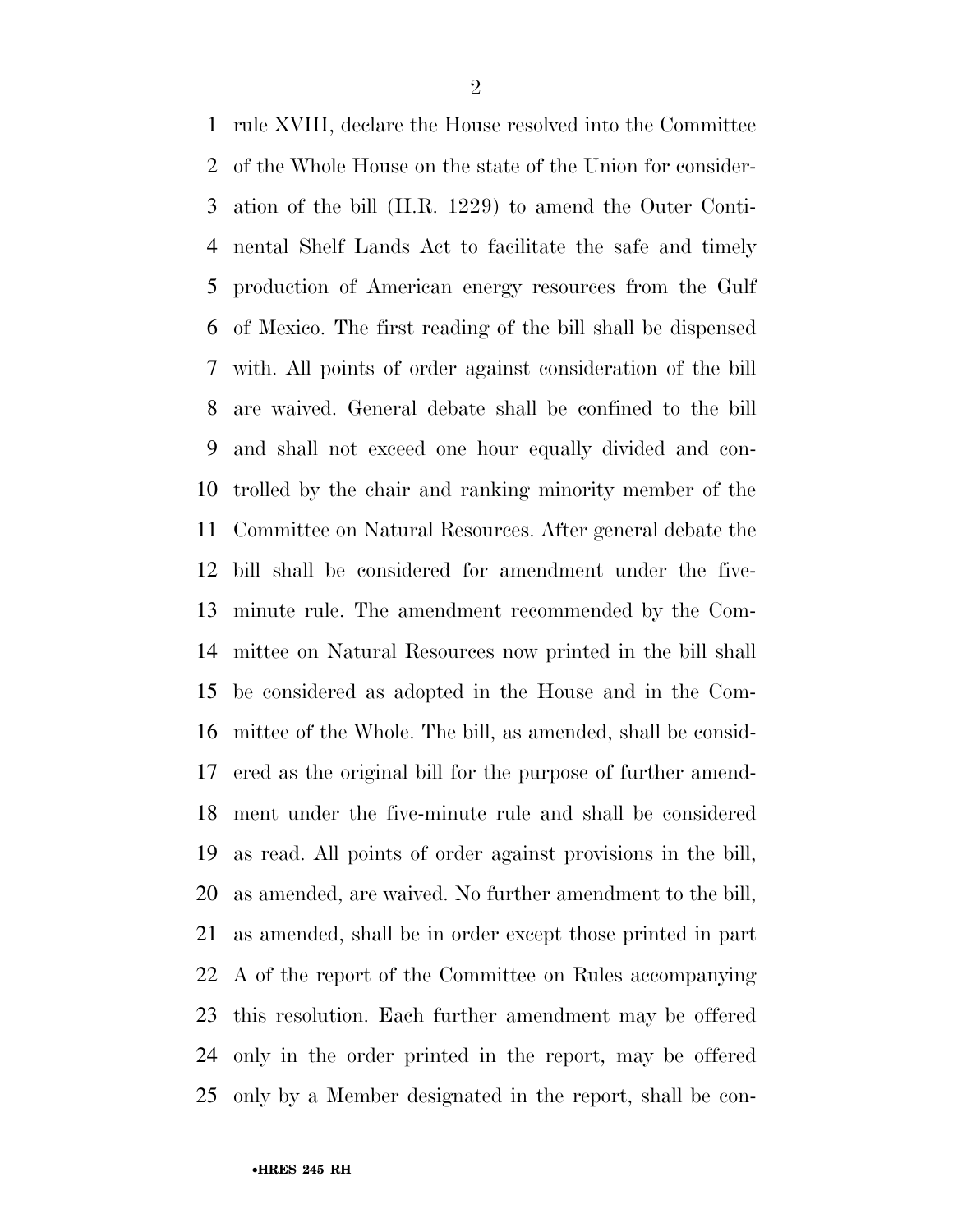sidered as read, shall be debatable for the time specified in the report equally divided and controlled by the pro- ponent and an opponent, shall not be subject to amend- ment, and shall not be subject to a demand for division of the question in the House or in the Committee of the Whole. All points of order against such further amend- ments are waived. At the conclusion of consideration of the bill for amendment the Committee shall rise and re- port the bill, as amended, to the House with such further amendments as may have been adopted. The previous question shall be considered as ordered on the bill and amendments thereto to final passage without intervening motion except one motion to recommit with or without in-structions.

 SEC. 2. At any time after the adoption of this resolu- tion the Speaker may, pursuant to clause 2(b) of rule XVIII, declare the House resolved into the Committee of the Whole House on the state of the Union for consider- ation of the bill (H.R. 1230) to require the Secretary of the Interior to conduct certain offshore oil and gas lease sales, and for other purposes. The first reading of the bill shall be dispensed with. All points of order against consid- eration of the bill are waived. General debate shall be con- fined to the bill and shall not exceed one hour equally di-vided and controlled by the chair and ranking minority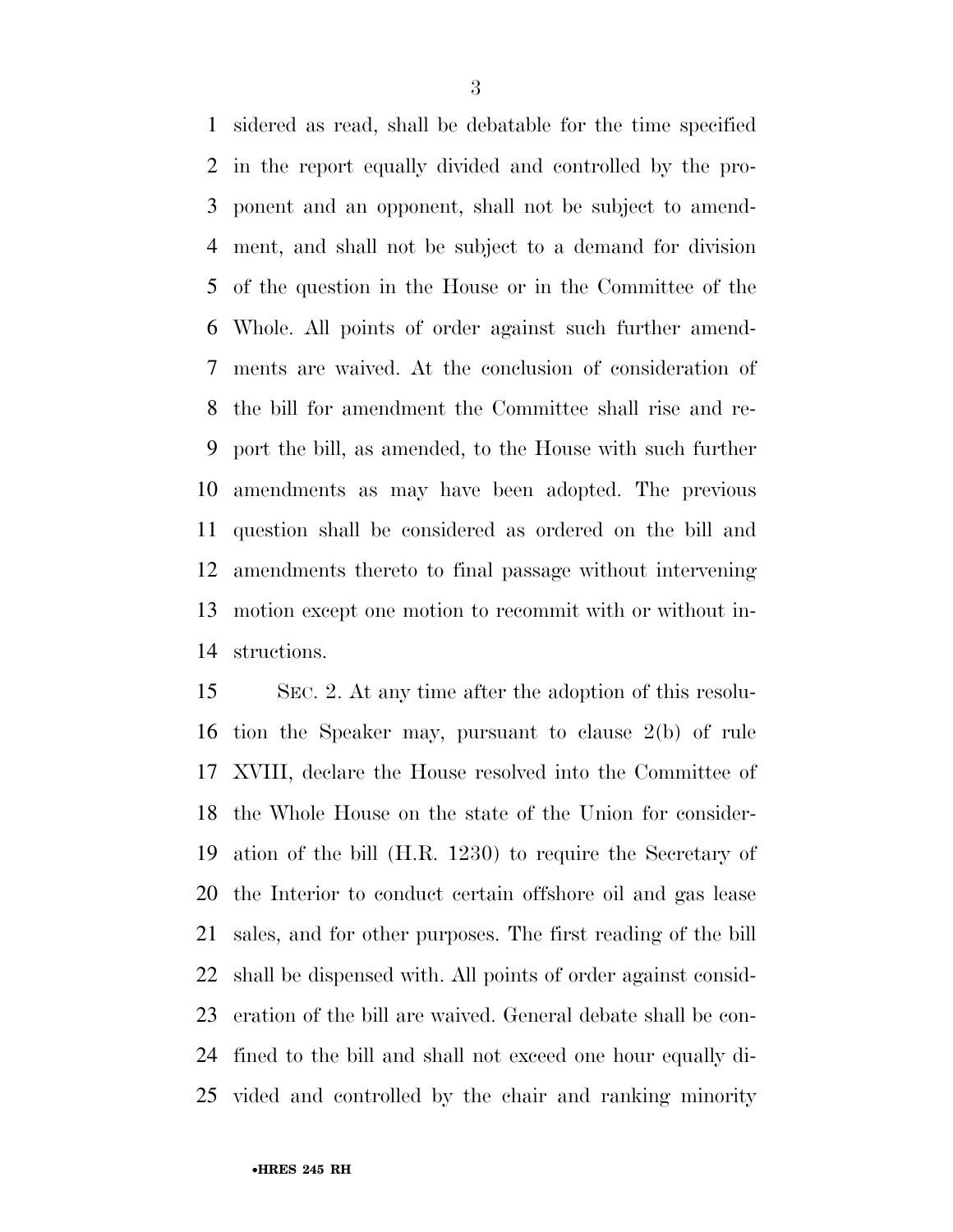member of the Committee on Natural Resources. After general debate the bill shall be considered for amendment under the five-minute rule. The bill shall be considered as read. All points of order against provisions in the bill are waived. No amendment to the bill shall be in order except those printed in part B of the report of the Com- mittee on Rules accompanying this resolution. Each such amendment may be offered only in the order printed in the report, may be offered only by a Member designated in the report, shall be considered as read, shall be debat- able for the time specified in the report equally divided and controlled by the proponent and an opponent, shall not be subject to amendment, and shall not be subject to a demand for division of the question in the House or in the Committee of the Whole. All points of order against such amendments are waived. At the conclusion of consid- eration of the bill for amendment the Committee shall rise and report the bill to the House with such amendments as may have been adopted. The previous question shall be considered as ordered on the bill and amendments thereto to final passage without intervening motion except one motion to recommit with or without instructions.

 SEC. 3. In the engrossment of H.R. 1229, the Clerk shall—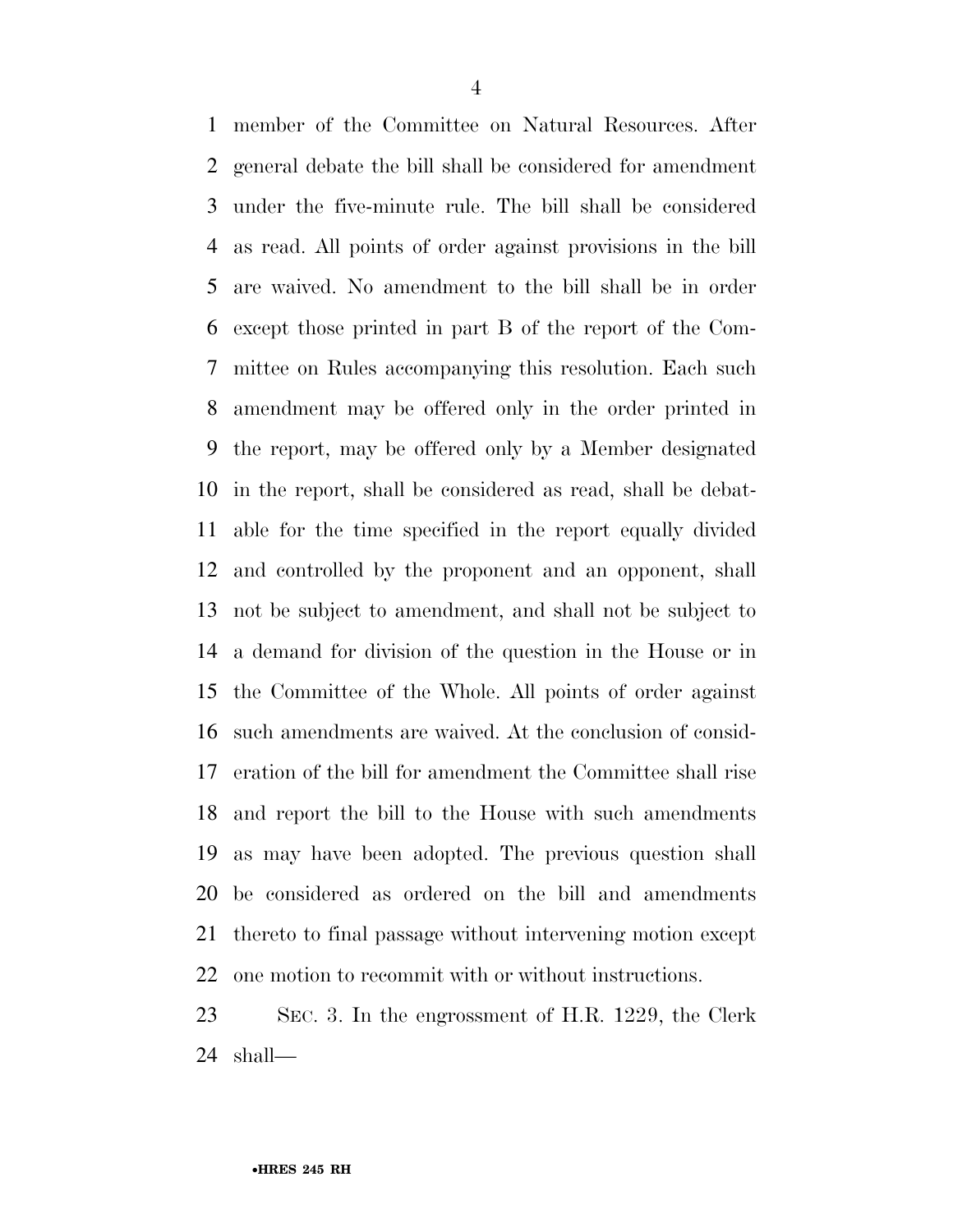| $\mathbf{1}$   | $(1)$ add the text of H.R. 1230, as passed by the   |
|----------------|-----------------------------------------------------|
| 2              | House, as new matter at the end of H.R. 1229;       |
| 3              | $(2)$ conform the title of H.R. 1229 to reflect the |
| $\overline{4}$ | addition of H.R. 1230, as passed by the House, to   |
| 5              | the engrossment;                                    |
| 6              | (3) assign appropriate designations to provi-       |
| 7              | sions within the engrossment; and                   |
| 8              | (4) conform cross-references and provisions for     |
| 9              | short titles within the engrossment.                |